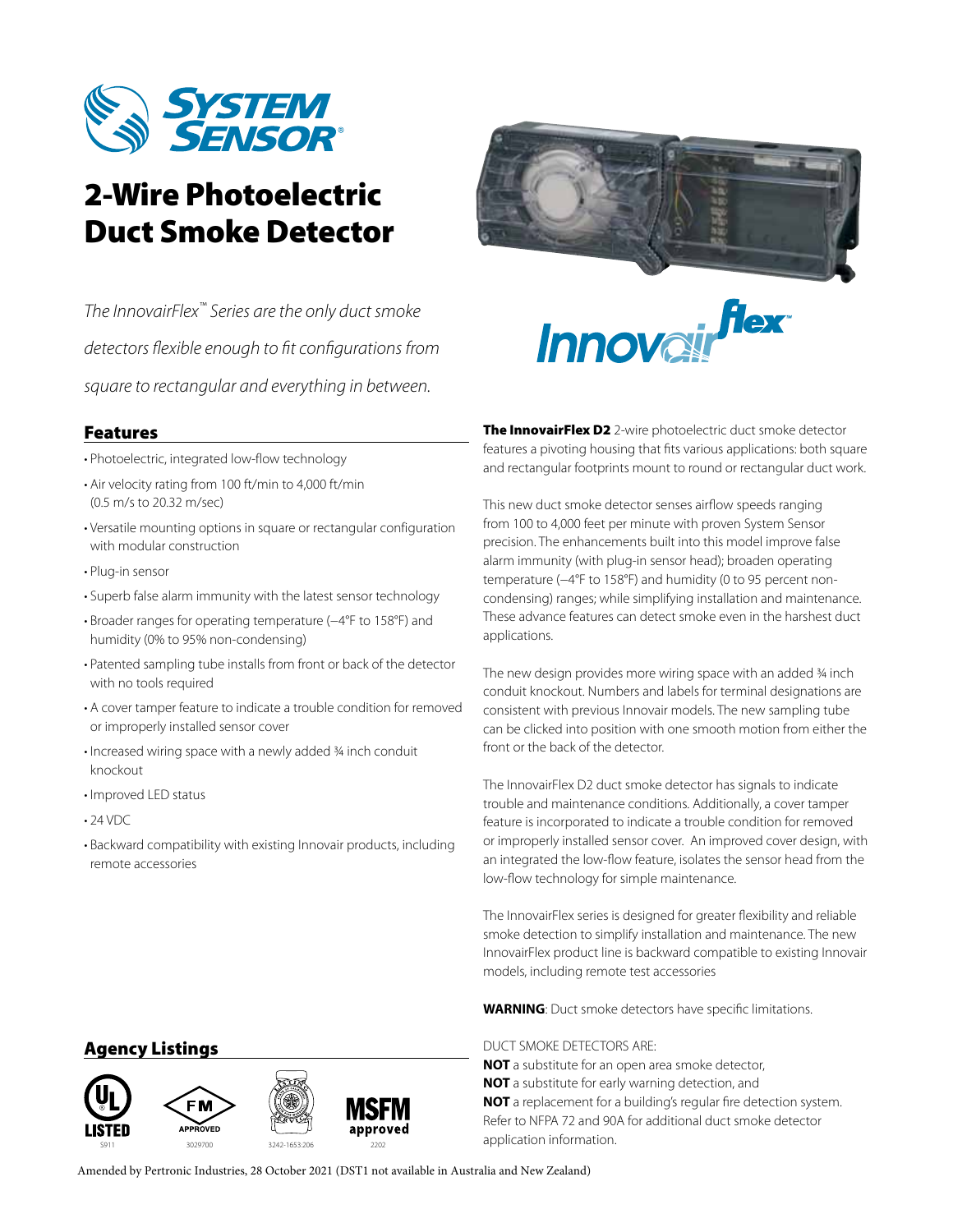## InnovairFlex Duct Smoke Detector Specifications

#### **Architectural/Engineering Specifications**

The air duct smoke detector shall be a System Sensor InnovairFlex™ D2 Photoelectric Duct Smoke Detector. The detector housing shall be UL listed per UL 268A specifically for use in air handling systems. The flexible housing of the duct smoke detector fits both square and rectangular footprints. The detector shall operate at air velocities of 100 ft/min to 4000 ft/min (0.5 m/sec to 20.32 m/sec). The unit shall be capable of providing a trouble signal in the event that the sensor cover is removed or improperly installed. It shall be capable of local testing via magnetic switch or remote testing using the RTS451KEY remote test station. Terminal connections shall be of the strip and clamp method suitable for 12–18 AWG wiring.

| <b>Physical Specifications</b>                      |                                                                        |              |  |
|-----------------------------------------------------|------------------------------------------------------------------------|--------------|--|
| Size: (Rectangular)                                 | 14.38 in (37 cm) Length; 5 in (12.7 cm) Width; 2.5 in (6.36 cm) Depth  |              |  |
| (Square)                                            | 7.75 in (19.7 cm) Length; 9 in (22.9 cm) Width; 2.5 in (6.35 cm) Depth |              |  |
| Weight:                                             | 1.8 lb (0.82 kg)                                                       |              |  |
| <b>Operating Temperature Range:</b>                 | -4°F to 158°F (-20°C to 70°C)                                          |              |  |
| <b>Storage Temperature Range:</b>                   | -22°F to 158°F (-30°C to 70°C)                                         |              |  |
| <b>Operating Humidity Range:</b>                    | 0% to 95% relative humidity non-condensing                             |              |  |
| <b>Air Duct Velocity:</b>                           | 100 to 4000 ft/min (0.5 to 20.32 m/sec)                                |              |  |
| <b>Electrical Ratings</b>                           |                                                                        |              |  |
| Power supply voltage:                               | 8.5-35 VDC                                                             |              |  |
| Input capacitance:                                  | 0.1 $\mu$ F max.                                                       |              |  |
| <b>Reset voltage:</b>                               | 2.5 VDC min.                                                           |              |  |
| <b>Reset time: (with RTS451)</b>                    | 0.03 to 0.3 sec.                                                       |              |  |
| Reset time: (by power down)                         | 0.3 sec. max.                                                          |              |  |
| Power up time:                                      | 35 sec. max.                                                           |              |  |
| Alarm response time:                                | 15 sec.                                                                |              |  |
| <b>Sensitivity Test:</b>                            | See detector label                                                     |              |  |
| <b>Current Requirements: (Using No Accessories)</b> |                                                                        |              |  |
| <b>Peak standby current:</b>                        | $120\mu$ A                                                             |              |  |
| <b>Max. standby current:</b>                        | 60 µA (average)                                                        |              |  |
| <b>Max. alarm current:</b>                          | 130 mA                                                                 |              |  |
| <b>Accessory Current Loads at 24 VDC</b>            |                                                                        |              |  |
| <b>Device</b>                                       | <b>Standby</b>                                                         | <b>Alarm</b> |  |
| <b>RA100Z</b>                                       | 0 <sub>m</sub> A                                                       | 12 mA Max.   |  |
| RTS151                                              | 0 <sub>m</sub> A                                                       | 12 mA Max.   |  |
| RTS151KEY                                           | 12 <sub>m</sub> A                                                      | 12 mA Max.   |  |

#### Installing the InnovairFlex Sampling Tube

The InnovairFlex sampling tube may be installed from the front or back of the detector. The tube locks securely into place and can be removed by releasing the front or rear locking tab (front locking tab shown below right).



A05-0421-002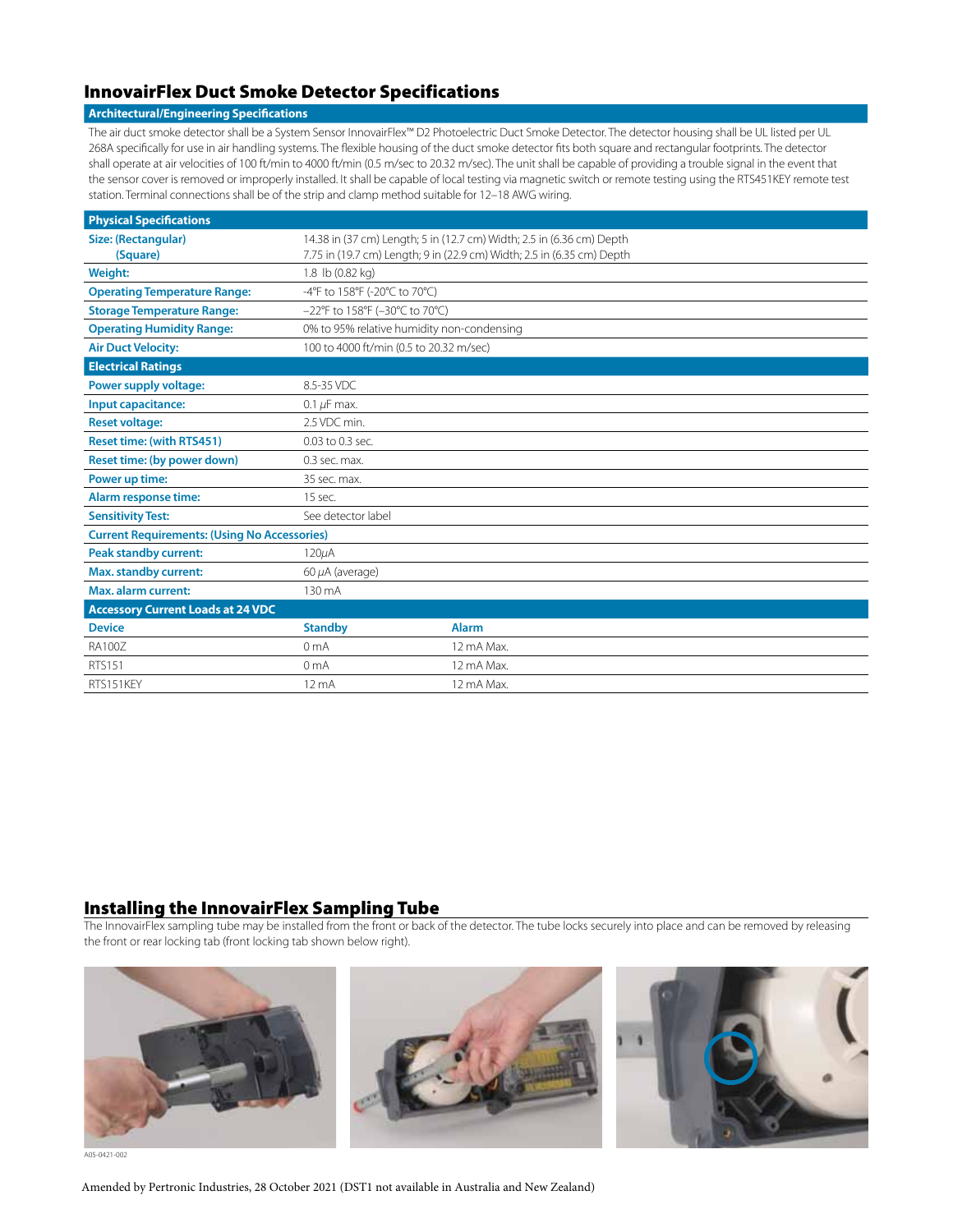#### Wiring for 2-wire Duct Smoke Detector

**System wiring diagram for 2-wire duct smoke detectors (powered from initiating device circuit):**



#### **Wiring diagram for 2-wire duct smoke detector to RTS151/RTS151KEY Remote Test Station**



#### Important Note

The use of either RTS151 or RTS151KEY requires the installation of an accessory coil, DCOIL, sold separately. Please refer to the D2 installation manual for more information